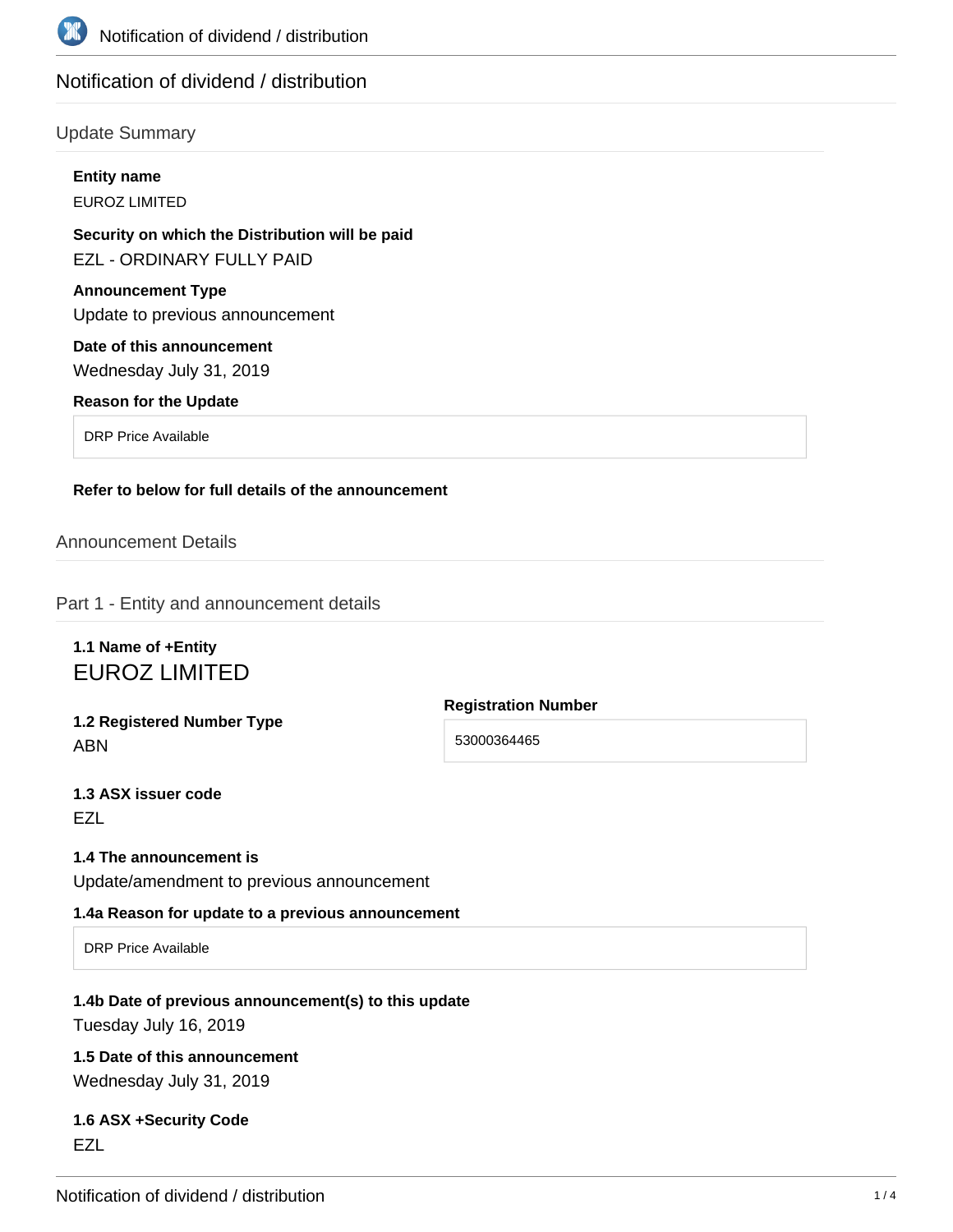# **ASX +Security Description** ORDINARY FULLY PAID

Part 2A - All dividends/distributions basic details

**2A.1 Type of dividend/distribution Ordinary** 

**2A.2 The Dividend/distribution:**

relates to a period of six months

#### **2A.3 The dividend/distribution relates to the financial reporting or payment period ending ended/ending (date)**

Sunday June 30, 2019

**2A.4 +Record Date** Monday July 22, 2019

**2A.5 Ex Date** Friday July 19, 2019

**2A.6 Payment Date** Wednesday August 7, 2019

**2A.7 Are any of the below approvals required for the dividend/distribution before business day 0 of the timetable?**

- **•** Security holder approval
- **Court approval**
- **Lodgement of court order with +ASIC**
- **ACCC approval**
- **FIRB approval**
- **Another approval/condition external to the entity required before business day 0 of the timetable for the dividend/distribution.**

No

**2A.8 Currency in which the dividend/distribution is made ("primary currency")**

AUD - Australian Dollar

**2A.9 Total dividend/distribution payment amount per +security (in primary currency) for all dividends/distributions notified in this form** AUD 0.05000000

**2A.10 Does the entity have arrangements relating to the currency in which the dividend/distribution is paid to securityholders that it wishes to disclose to the market?** No

**2A.11 Does the entity have a securities plan for dividends/distributions on this +security?**

We have a Dividend/Distribution Reinvestment Plan (DRP)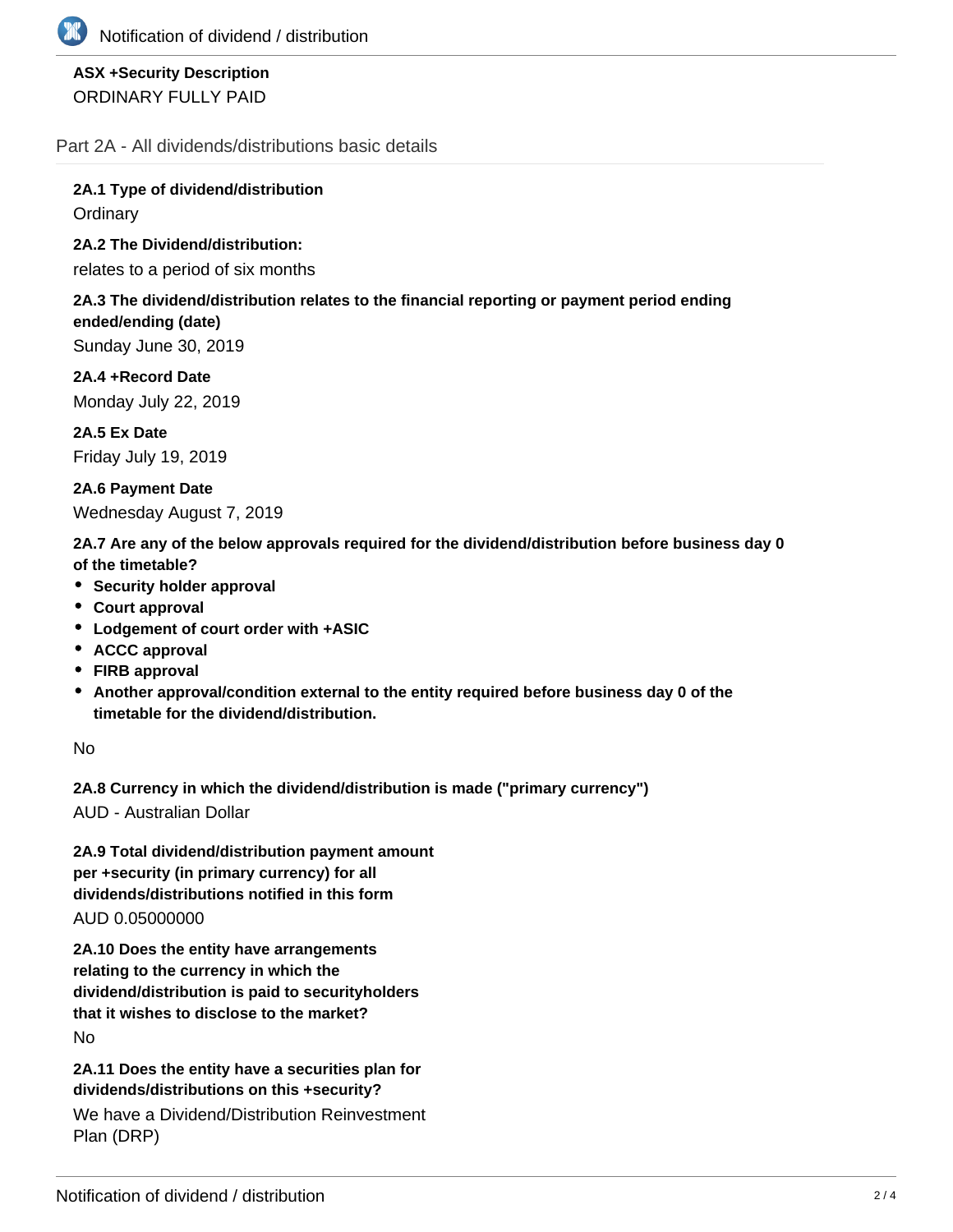| 2A.11a If the +entity has a DRP, is the DRP<br>applicable to this dividend/distribution?<br>Yes<br>2A.12 Does the +entity have tax component                          | 2A.11a(i) DRP Status in respect of this<br>dividend/distribution<br><b>Full DRP</b>  |
|-----------------------------------------------------------------------------------------------------------------------------------------------------------------------|--------------------------------------------------------------------------------------|
| information apart from franking?<br>No                                                                                                                                |                                                                                      |
| Part 3A - Ordinary dividend/distribution                                                                                                                              |                                                                                      |
| 3A.1 Is the ordinary dividend/distribution<br>estimated at this time?<br><b>No</b>                                                                                    | 3A.1a Ordinary dividend/distribution estimated<br>amount per +security<br><b>AUD</b> |
| 3A.1b Ordinary Dividend/distribution amount per<br>security<br>AUD 0.05000000                                                                                         |                                                                                      |
| 3A.2 Is the ordinary dividend/distribution<br>franked?<br>Yes                                                                                                         | 3A.2a Is the ordinary dividend/distribution fully<br>franked?<br>Yes                 |
| 3A.3 Percentage of ordinary<br>dividend/distribution that is franked<br>100.0000 %                                                                                    | 3A.3a Applicable corporate tax rate for franking<br>credit (%)<br>30.0000 %          |
| 3A.4 Ordinary dividend/distribution franked<br>amount per +security<br>AUD 0.05000000                                                                                 | 3A.5 Percentage amount of dividend which is<br>unfranked<br>0.0000%                  |
| 3A.6 Ordinary dividend/distribution unfranked<br>amount per +security excluding conduit foreign<br>income amount<br>AUD 0.00000000                                    |                                                                                      |
| 3A.7 Ordinary dividend/distribution conduit<br>foreign income amount per security<br>AUD 0.00000000                                                                   |                                                                                      |
| Part 4A - +Dividend reinvestment plan (DRP)                                                                                                                           |                                                                                      |
| 4A.1 What is the default option if +security holders do not indicate whether they want to<br>participate in the DRP?<br>Do not participate in DRP (i.e. cash payment) |                                                                                      |
| 4A.2 Last date and time for lodgement of<br>election notices to share registry under DRP<br>Tuesday July 23, 2019 17:00:00                                            | 4A.3 DRP discount rate<br>2.5000 %                                                   |
| 4A.4 Period of calculation of reinvestment price                                                                                                                      |                                                                                      |
|                                                                                                                                                                       |                                                                                      |

**End Date** Tuesday July 30, 2019